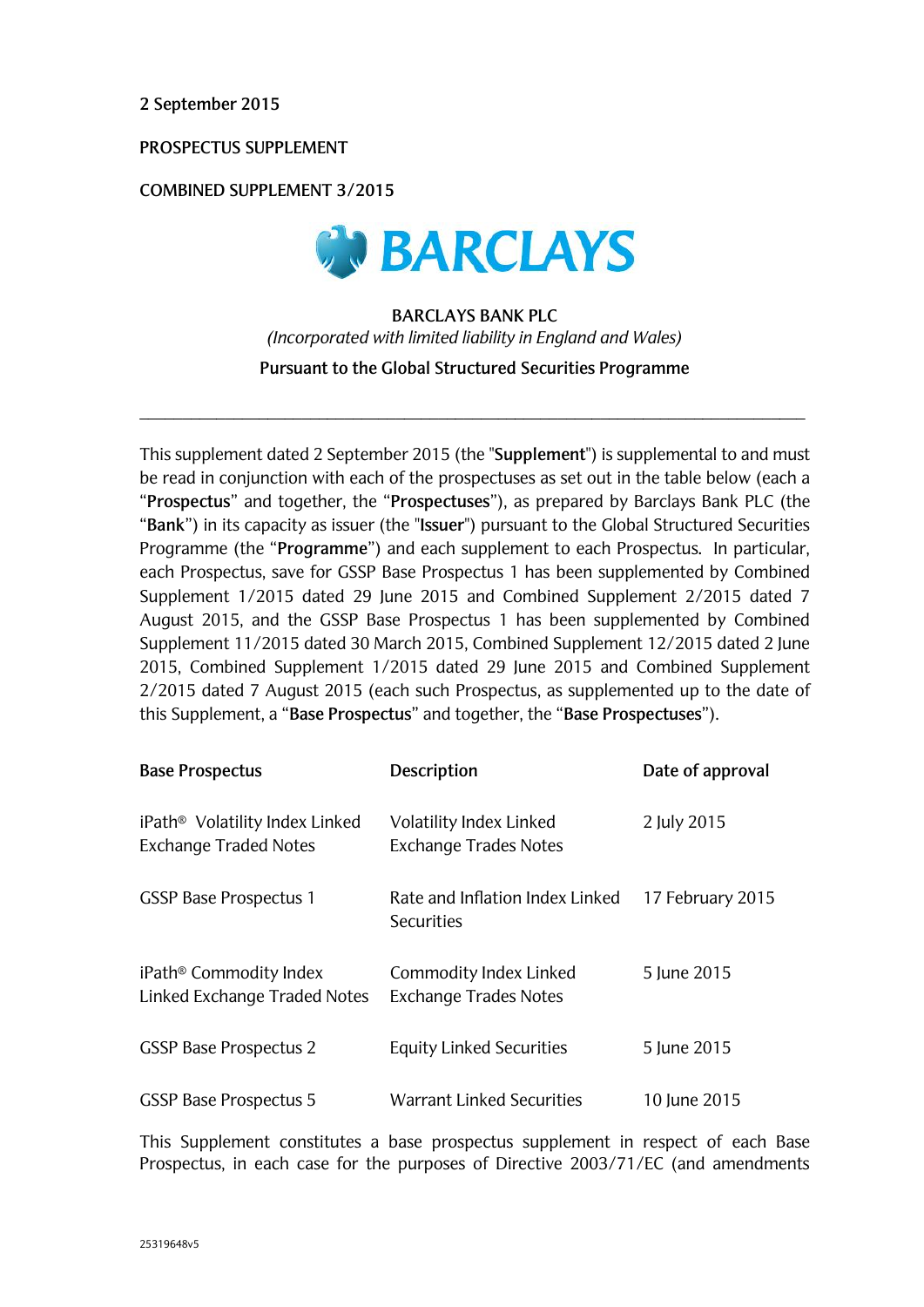thereto) (the "**Prospectus Directive**") and for the purpose of Section 87G of the UK Financial Services and Markets Act 2000 ("**FSMA**").

This Supplement incorporates by reference the joint unaudited Interim Results Announcement of Barclays PLC and the Bank as filed with the United States Securities and Exchange Commission ("**SEC**") on Form 6-K on 29 July 2015 (the "**Q2 2015 Results Announcement**").

The purpose of this Supplement is to update certain sections of the Base Prospectuses as a result of the release of the Q2 2015 Results Announcement.

### **Updates to the Summary**

In respect of each Base Prospectus, Element B.12 shall be updated as follows:

| B.12 | <b>Selected key</b><br>financial<br>information;<br>no material<br>adverse<br>change and<br>significant<br>change<br>statements | Based on the Bank Group's audited financial information for the year ended 31<br>December 2014, the Bank Group had total assets of £1,358,693m (2013:<br>£1,344,201m), total net loans and advances of £470,424m (2013: £474,059m),<br>total deposits of £486,258m (2013: £487,647m), and total shareholders' equity<br>of £66,045m (2013: £63,220m) (including non-controlling interests of £2,251m<br>$(2013: \text{\textsterling}2, 211\text{m})$ ). The profit before tax from continuing operations of the Bank<br>Group for the year ended 31 December 2014 was £2,309m (2013: £2,885m)<br>after credit impairment charges and other provisions of £2,168m (2013:<br>$£3,071m$ ). The financial information in this paragraph is extracted from the<br>audited consolidated financial statements of the Bank for the year ended 31<br>December 2014.                                    |
|------|---------------------------------------------------------------------------------------------------------------------------------|-----------------------------------------------------------------------------------------------------------------------------------------------------------------------------------------------------------------------------------------------------------------------------------------------------------------------------------------------------------------------------------------------------------------------------------------------------------------------------------------------------------------------------------------------------------------------------------------------------------------------------------------------------------------------------------------------------------------------------------------------------------------------------------------------------------------------------------------------------------------------------------------------|
|      |                                                                                                                                 | Based on the Bank Group's unaudited financial information for the six months<br>ended 30 June 2015, the Bank Group had total assets of £1,197,555m (30 June<br>2014: £1,315,492m), total net loans and advances of £475,826m (30 June 2014:<br>£486,385m), total deposits of £494,423m (30 June 2014: £505,873m), and total<br>shareholders' equity of $£65,710m$ (30 June 2014: £65,119m) (including<br>non-controlling interests of £2,153m (30 June 2014: £2,130m). The profit<br>before tax from continuing operations of the Bank Group for the six months<br>ended 30 June 2015 was £3,147m (30 June 2014: £2,504m) after credit<br>impairment charges and other provisions of £973m (30 June 2014: £1,086m).<br>The financial information in this paragraph is extracted from the unaudited<br>consolidated financial statements of the Bank for the six months ended 30 June<br>2015. |
|      |                                                                                                                                 | Not Applicable: there has been no significant change in the financial or trading<br>position of the Bank Group since 30 June 2015.                                                                                                                                                                                                                                                                                                                                                                                                                                                                                                                                                                                                                                                                                                                                                            |
|      |                                                                                                                                 | There has been no material adverse change in the prospects of the Issuer since<br>31 December 2014.                                                                                                                                                                                                                                                                                                                                                                                                                                                                                                                                                                                                                                                                                                                                                                                           |

# **Updates to Information Incorporated by Reference**

(i) In respect of each Base Prospectus, the following shall be included in the list of documents incorporated by reference under paragraph 1 (*Source documents*):

'the joint unaudited Interim Results Announcement of Barclays PLC and the Bank as filed with the SEC on Form 6-K on 29 July 2015 in respect of the six months ended 30 June 2015 (the "**Q2 2015 Results Announcement**"); and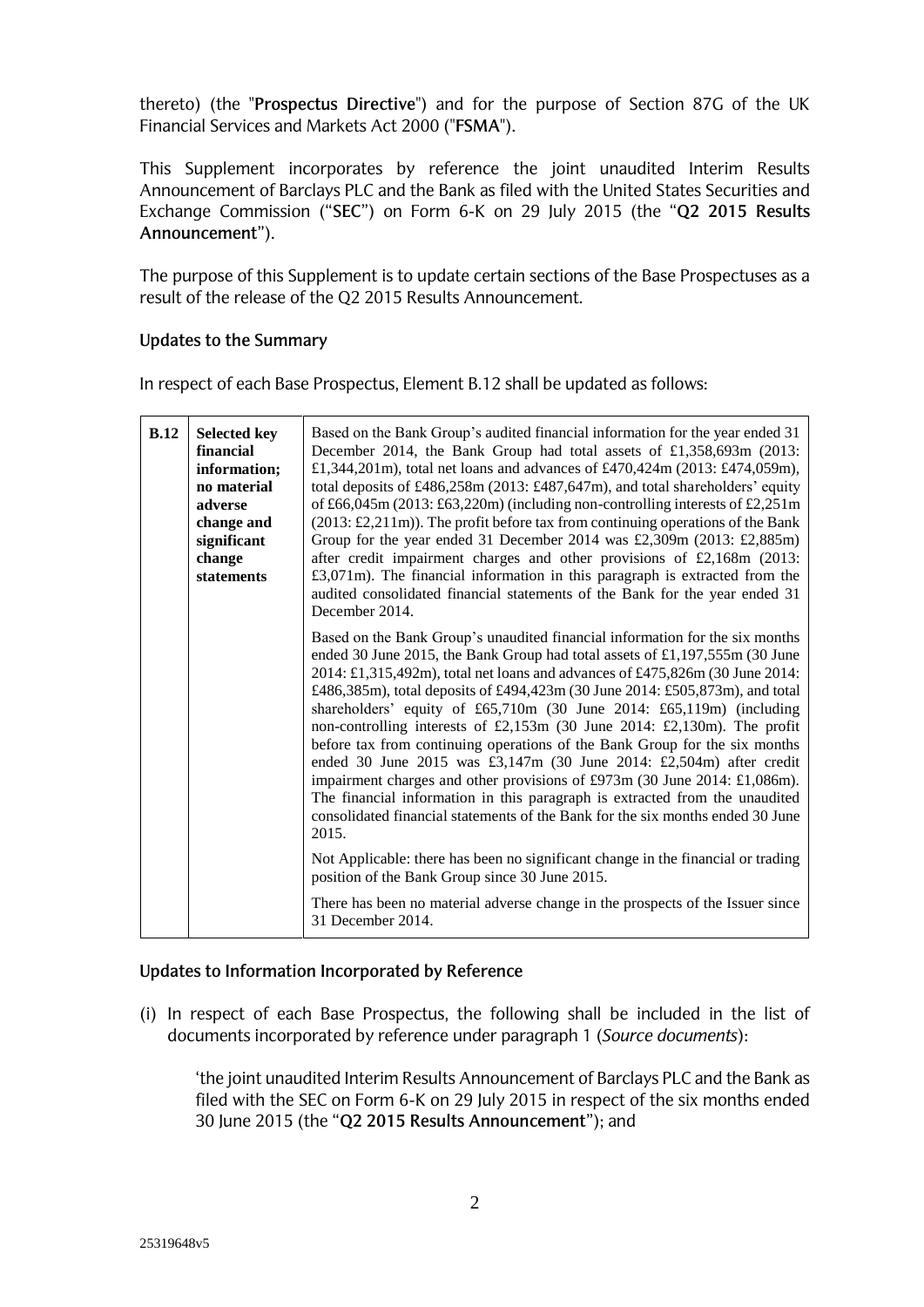the Supplement 3/2015 to the Registration Document (as defined therein), dated and approved by the FCA on 2 September 2015 (the "**Supplement 3/2015 to the Registration Document**").'

(ii) In particular, under paragraph 2 (*Information incorporated by reference*), the following sections set out in the cross reference table with regard to the Q2 2015 Results Announcement and Supplement 3/2015 to the Registration Document respectively shall be incorporated by reference into each Base Prospectus. For the avoidance of doubt, information in the Q2 2015 Results Announcement and Supplement 3/2015 to the Registration Document which is not set out below are not incorporated by reference into the Base Prospectuses.

#### '*From the Q2 2015 Results Announcement*

| Exhibit 99.1 - Results of Barclays PLC Group as of, and for the six months<br>ended, 30 June 2015                                            | Pages 2 to 114 of<br>Exhibit 99.1 |
|----------------------------------------------------------------------------------------------------------------------------------------------|-----------------------------------|
| Performance Highlights                                                                                                                       | Pages 2 to 4                      |
| <b>Group Finance Director's Review</b>                                                                                                       | Pages 6 to 8                      |
| <b>Quarterly Results Summary</b>                                                                                                             | Pages 21 to 23                    |
| Quarterly Core Results by Business                                                                                                           | Pages 24 to 28                    |
| Performance Management                                                                                                                       | Pages 29 to 31                    |
| Returns and equity by business                                                                                                               | Pages 29 to 30                    |
| Margins and balances                                                                                                                         | Page 31                           |
| <b>Financial Statement Notes</b>                                                                                                             | Pages 55 to 88                    |
| Shareholder Information                                                                                                                      | Pages 89 to 90                    |
| Glossary                                                                                                                                     | Pages 91 to 114                   |
| Exhibit 99.2 - Unaudited consolidated summary financial statements of<br>Barclays Bank PLC as of, and for the six months ended, 30 June 2015 | Pages 1 to 9 of<br>Exhibit 99.2   |
| Condensed Consolidated Income Statement (Unaudited)                                                                                          | Page 2                            |
| Condensed Consolidated Statement of Comprehensive Income<br>(Unaudited)                                                                      | Page 3                            |
| Condensed Consolidated Balance Sheet (Unaudited)                                                                                             | Page 4                            |
| Condensed Consolidated Statement of Changes in Equity<br>(Unaudited)                                                                         | Page 5                            |
| Condensed Consolidated Cash Flow Statement (Unaudited)                                                                                       | Page 6                            |
| <b>Financial Statement Notes</b>                                                                                                             | Pages 7 to 8                      |
| Shareholder Information                                                                                                                      | Page 9                            |
| Exhibit 99.4 – A table setting out the issued share capital of Barclays Bank                                                                 | Page 1 of Exhibit 99.4            |

PLC and its consolidated total shareholders' equity, indebtedness and contingent liabilities as at 30 June 2015

*From the Supplement 3/2015 to the Registration Document*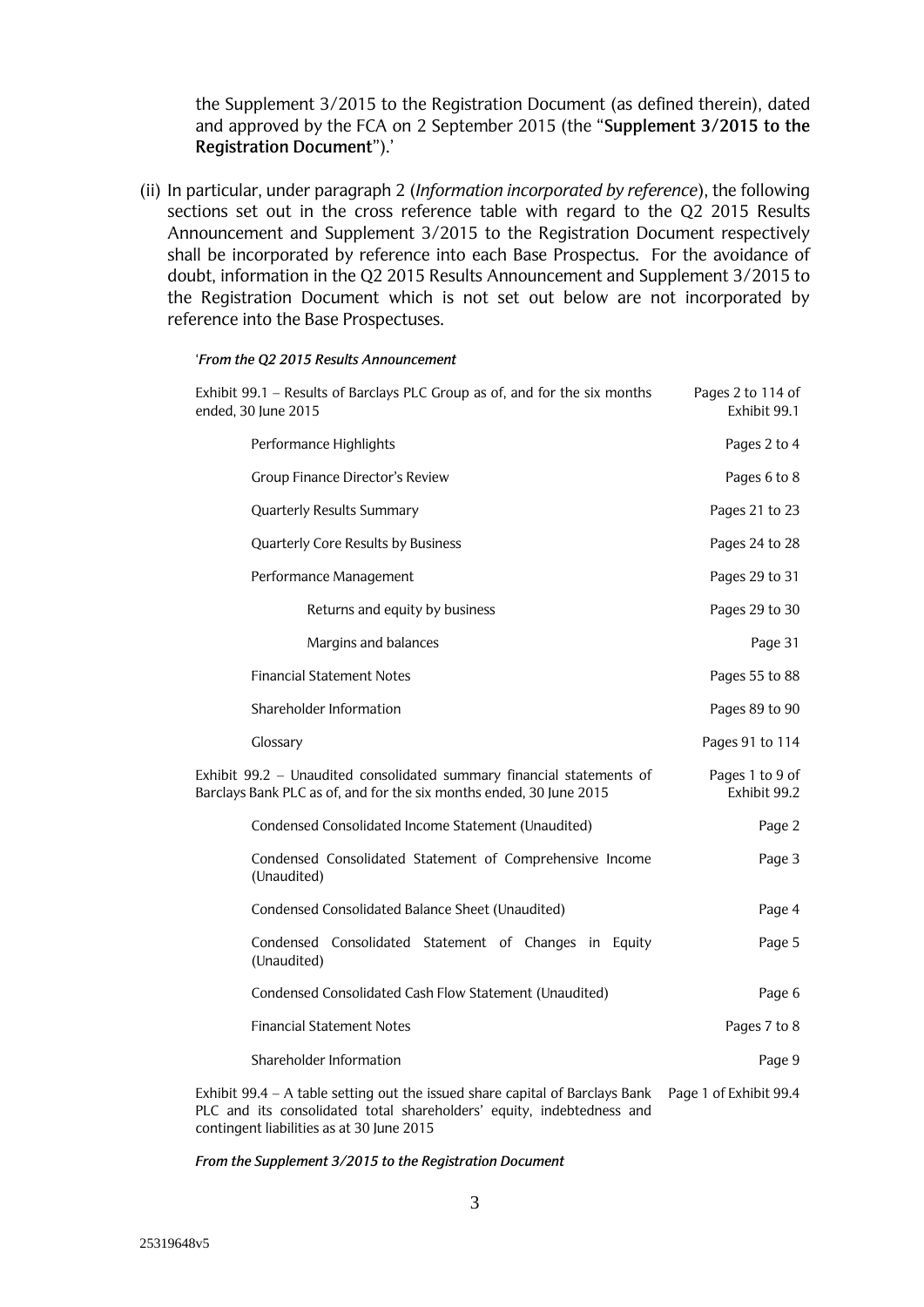For the purposes of the prospectus rules made under section 73A of the FSMA and each Base Prospectus, the information incorporated by reference, either expressly or implicitly, into i) the Q2 2015 Results Announcement and ii) the Supplement 3/2015 to the Registration Document do not form part of this Supplement and/or each Base Prospectus.

Information in i) the Q2 2015 Results Announcement and ii) the Supplement 3/2015 to the Registration Document which are not incorporated by reference into each Base Prospectus are either not relevant for the investor or are covered elsewhere in each Base Prospectus.

The Q2 2015 Results Announcement may be inspected, free of charge at the registered office of the Issuer; or at [http://www.home.barclays/barclays-investor-relations/results-and-reports/results.html.](http://www.home.barclays/barclays-investor-relations/results-and-reports/results.html)

The 3/2015 Supplement to the Registration Document may be inspected free of charge at [http://www.home.barclays/prospectuses-and-documentation/structured-securities/pros](http://www.home.barclays/prospectuses-and-documentation/structured-securities/prospectuses.html) [pectuses.html.](http://www.home.barclays/prospectuses-and-documentation/structured-securities/prospectuses.html)

### **Updates to General Information**

(i) In respect of each Base Prospectus, the paragraph entitled "Significant Change Statement" under the "General Information" section shall be updated as follows:

## '**Significant Change Statement**

There has been no significant change in the financial or trading position of the Bank Group since 30 June 2015.'

(ii) In respect of each Base Prospectus, the paragraph entitled "Legal proceedings" under the "General Information" section shall be updated as follows:

# '**Legal proceedings**

Save as disclosed in the Registration Document, pages 1 to 2 of Supplement 3/2015 to the Registration Document dated 2 September 2015, Note 11 (*Provisions*) and Note 17 (*Legal, competition and regulatory matters*) on page 68 and pages 71 to 85 of Exhibit 99.1 of the Q2 2015 Results Announcement, there are no governmental, legal or arbitration proceedings (including any such proceedings which are pending or threatened of which the Issuer is aware), which may have or have had during the 12 months preceding the date of this Base Prospectus, a significant effect on the financial position or profitability of the Issuer and/or the Bank Group.'

Terms defined in each Base Prospectus shall, unless the context otherwise requires, have the same meanings when used in this Supplement. This Supplement is supplemental to, and should be read in conjunction with each Base Prospectus and other supplements to the relevant Base Prospectus. To the extent that there is any inconsistency between (a) any statement in this Supplement and (b) any other statement in, or incorporated by reference into any Base Prospectus, the statements in (a) above shall prevail.